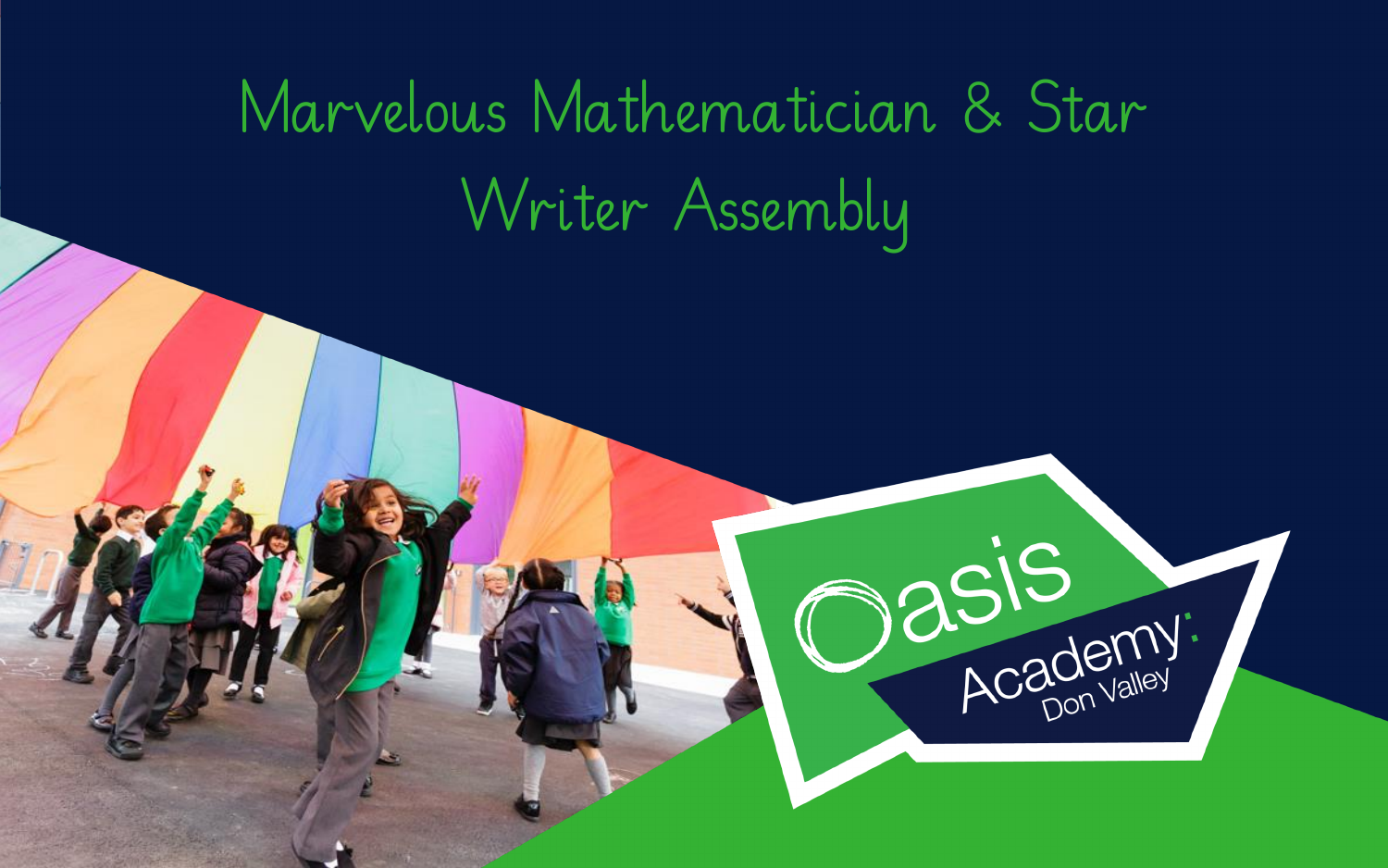

## EYFS & KS1

8th Place – Class Ross 13% 7th Place – Nursery PM 40% 6th Place –Class Murphy 42% 5th Place – Nursery AM 43% 4th Place – Class Hargreaves 45% 3rd Place – Class Ahlberg 49% 2nd Place – Class Dahl 50% 1st Place - Class Donaldson 76%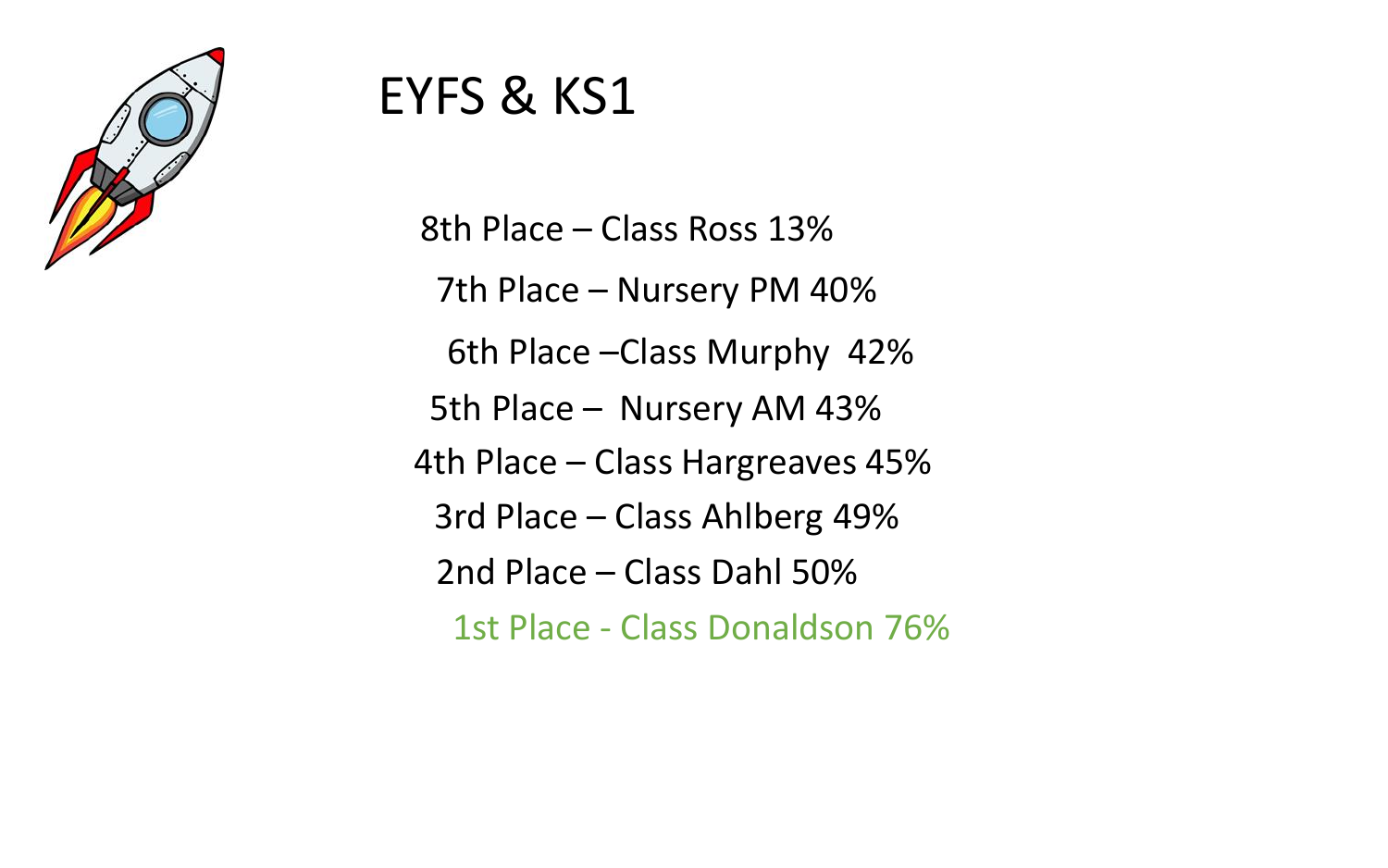

## KS2 – Rocket Readers for the Whole Half Term 8th Place – Class Rowling 19% 7th Place – Class Morpurgo 20% 6th Place - Class Walliams 34% 5th Place – Class Pratchett 45% 4th Place – Class Blyton 56% 3rd Place – Class Rosen 57% 2nd Place – Class Lewis 70% 1st Place - Class Wilson 73%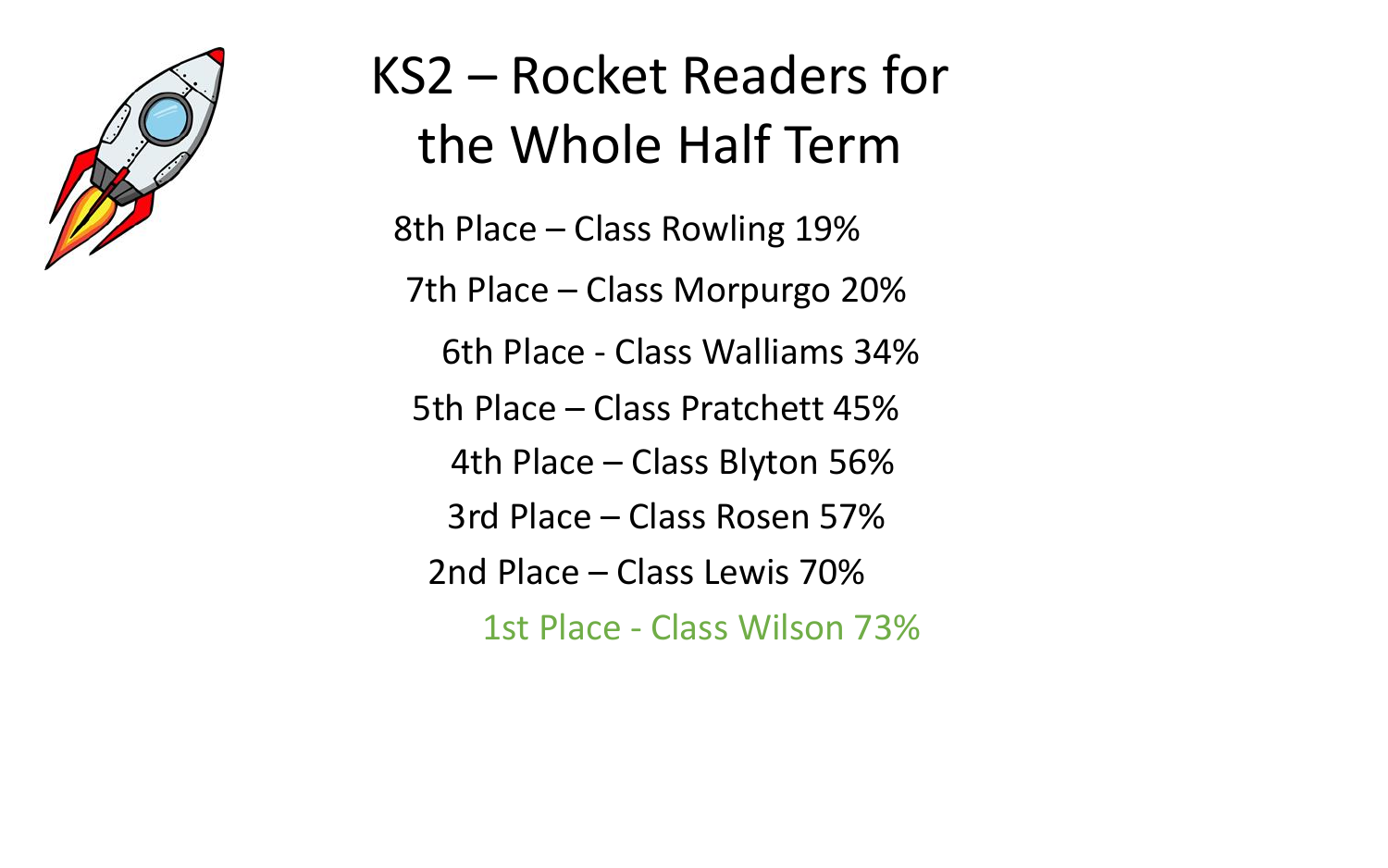

## Homework Heroes EYFs & KS1

6th Place – Nursery AM 5th Place – Class Hargreaves 4th Place – Class Murphy 2nd Place – Class Ahlberg and Dahl 1st Place - Class Donaldson 7th Place – Nursery PM 8th Place – Class Ross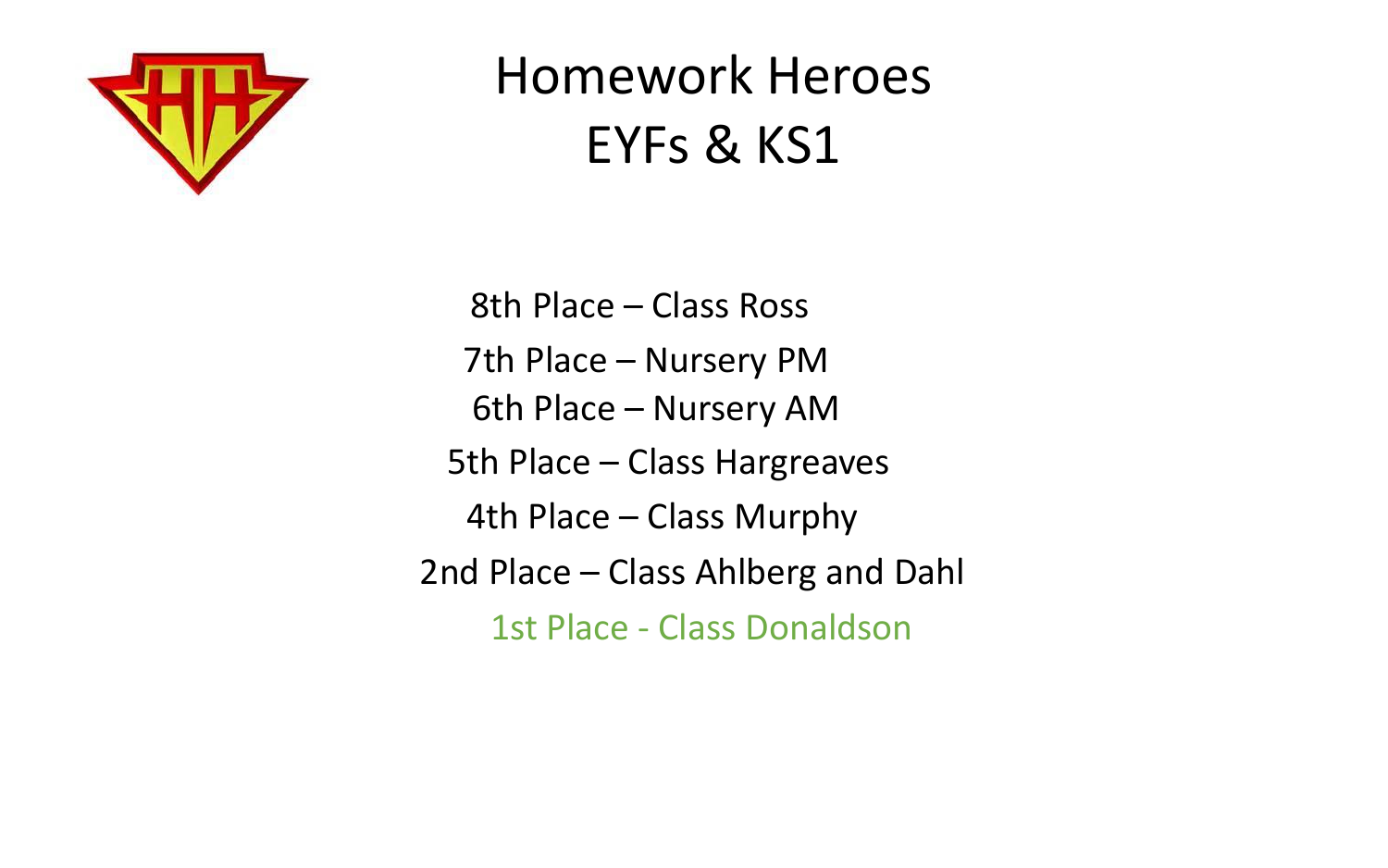

## KS2 – Homework Heroes

7th Place – Class Rosen 6th Place - Class Rowling 5th Place – Class Walliams 4th Place – Class Pratchett 3rd Place – Class Rosen 2nd Place – Class Blyton 1st Place - Class Lewis and Wilson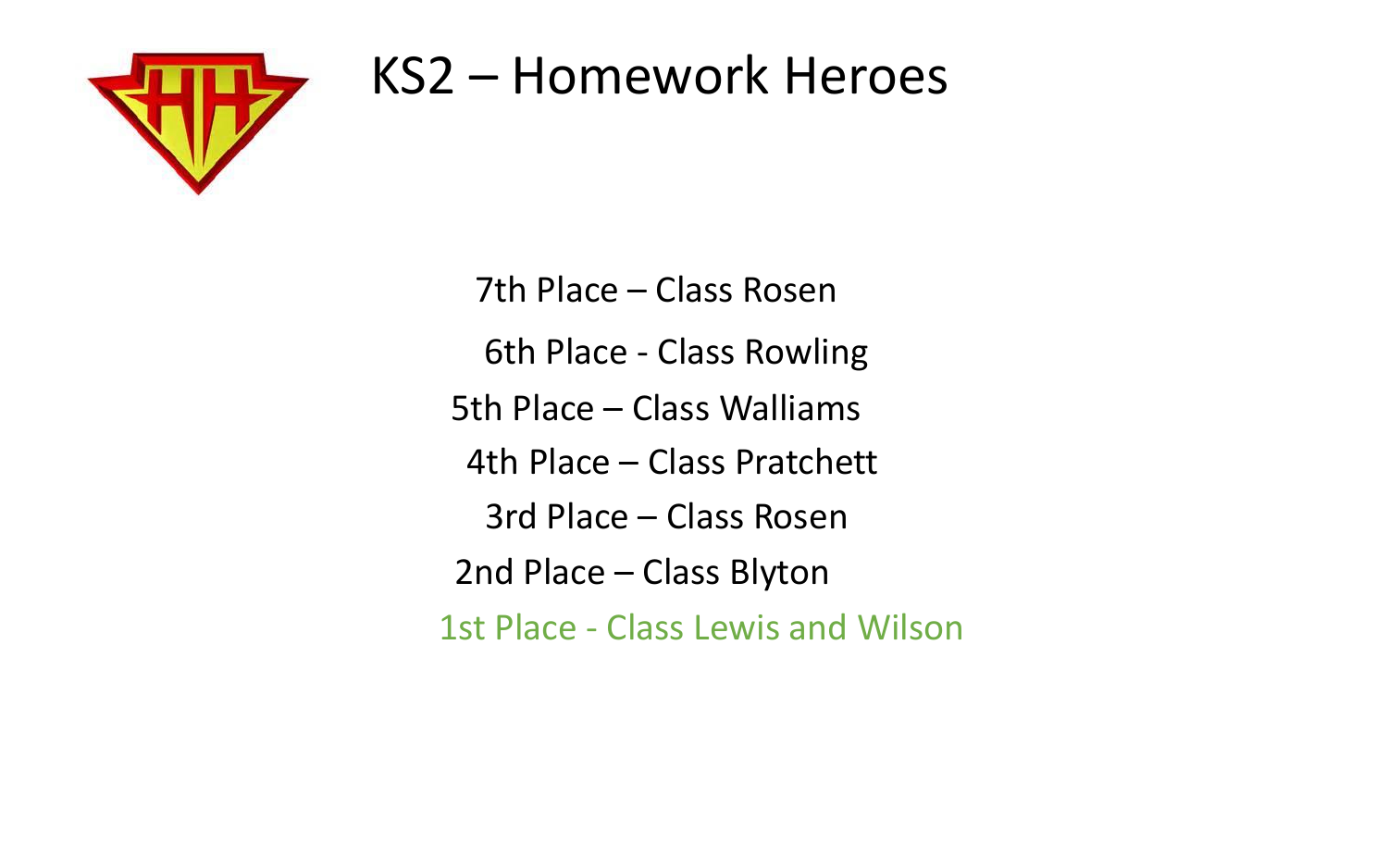

## TTRS – Which classes logged in the most to improve their fluency?

5 th Place – Dahl – 97%

5th Place – Class Rowling 97%

5th Place - Class Rosen 97%

5th Place – Class Lewis 97%

1 st Place – Pratchett 100%

1 st place – Class Walliams 100%

1st Place – Class Blyton 100%

1st Place - Class Wilson 100%

- 
- 
- 
- 
- 
- 
- 
- 
- 
- 
- 
- 
- - -
- - - -
		-
		-
		- -
		-
		-
		-
		-
		-
		-
		-
		-
		-
		-
		-
- -
	-
	-
- 
- 
- 
- 
- 
- 
- 
- 
- 
- 
- 
- 
- 
- 
- 
- 
- 
- 
- 
- 
- 
- 
- 
- 
- 
- 
- 
- 
- 
- 
- 
- 
- 
- 
- 
- 
- 
- 
- 
- 
- 

10th Place – Ross – 81%

5<sup>th</sup> Place – Murpurgo – 97%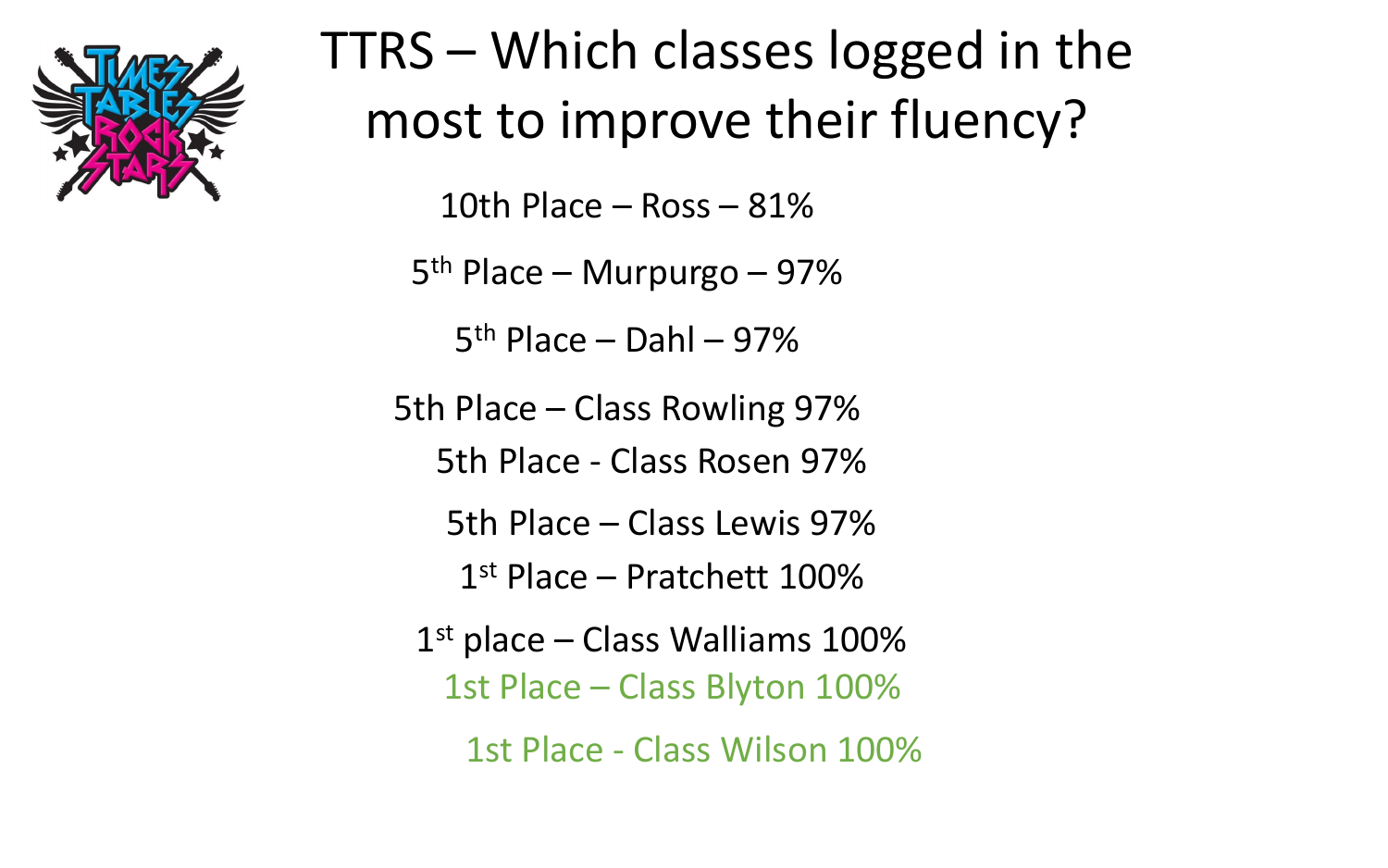

## TTRS – Most correct answers

Year 2 – Zayaan Ahmed Year 3 – Ibrahim Khan Year 4 – Mohammed Yousef Year 5 – Adam Ismail Year 6 – Zain Humaidan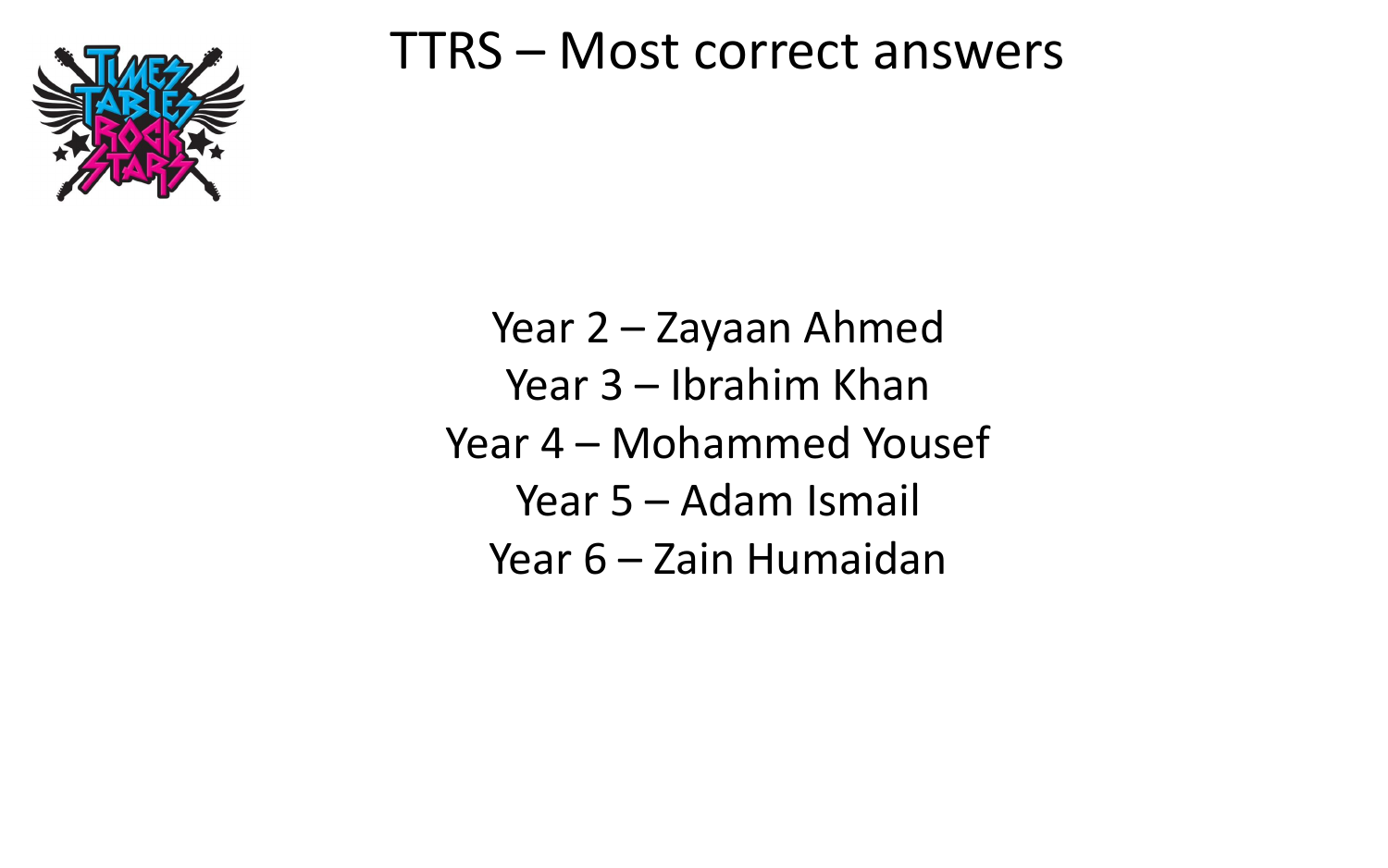

ALL classes are against each other to be number one! You have until after the holidays to get to the top!

Who will win!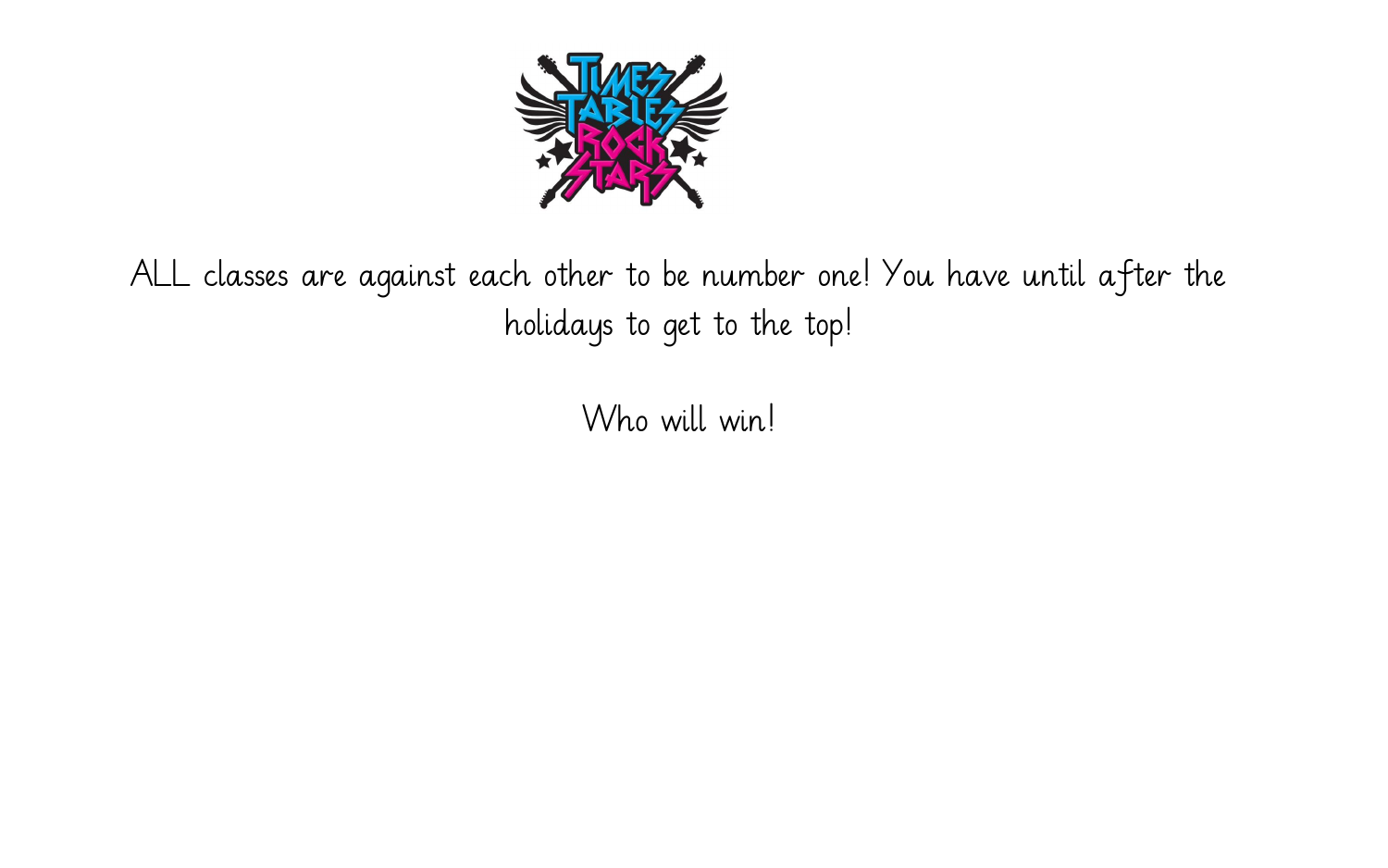

## Nursery - AM Star Writer – Zubair

Zubair produced an amazing piece of literacy work. He carefully listened to the story 'Dear Santa' which enabled him to be able to re-tell parts of the story, "The lion was too scary" What did Santa say? "I'll send a cat".

Marvellous Mathematician – Humna Humna has worked extremely hard over this half term, especially when we focussed on sinking and floating. Humna said "float they go up" and "sink it down".



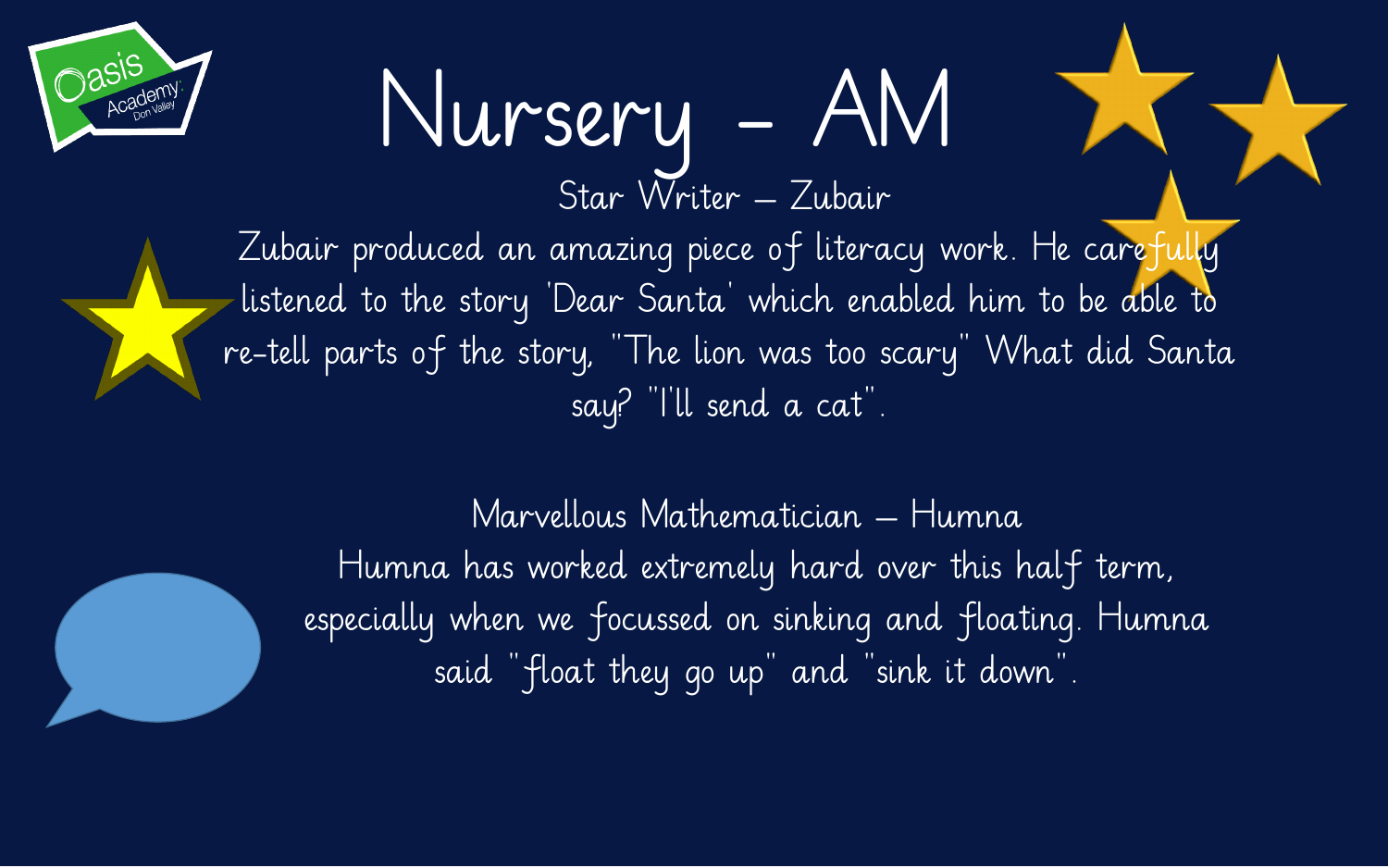

## Nursery - PM Star Writer – Ismael Ismael independently created a picture. What have you drawn? house, my brother Ibraheem, my daddy". Ismael drew circles to

represent his brother and his daddies faces. He then added two eyes, two arms, two legs and a mouth.



Marvellous Mathematician – Zunaira Zunaira independently chose to explore within the number area looking at shapes, she categorised the shapes into four different piles, when asked she could name the four different shapes, she had categorised. "Triangle, circle, square, rectangle"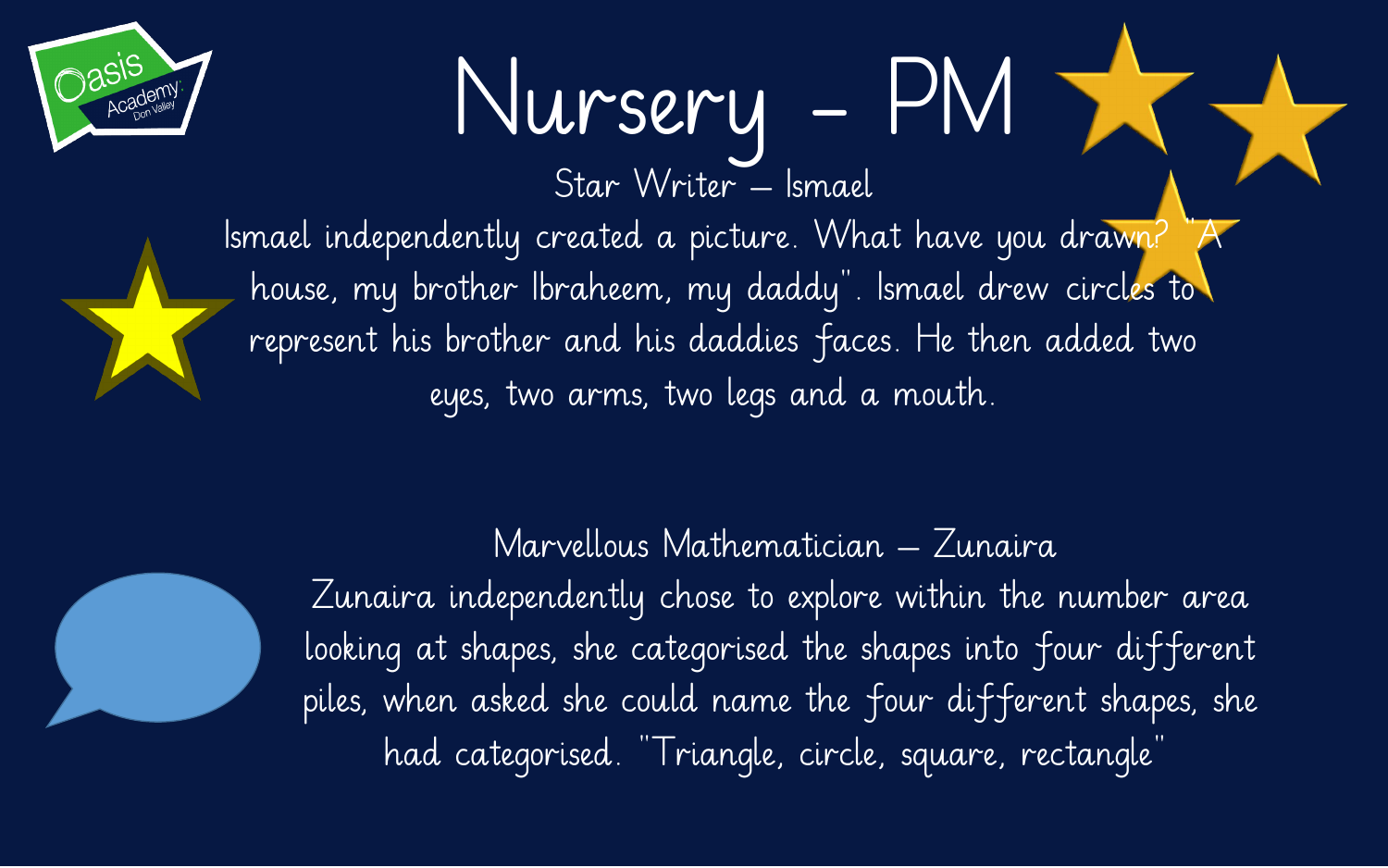

## Class Ahlberg Star Writer – Sabreen

It has been great to see Sabreen's handwriting improve over her first term in Class Ahlberg. Her letter formation is loads better, and her letters are recognisable (compared to her initial mark making in September). Sabreen is super proud of her writing and has been using word mats on Teams to help her with her spelling. Keep it up, Sabreen!

Marvellous Mathematician – Kevin

Kevin has been working really hard this half term to learn about 3d shapes, weight and using positional language. He is always enthusiastic with his maths and has started to try to speak in fuller sentences when giving his answers. Well done Kevin!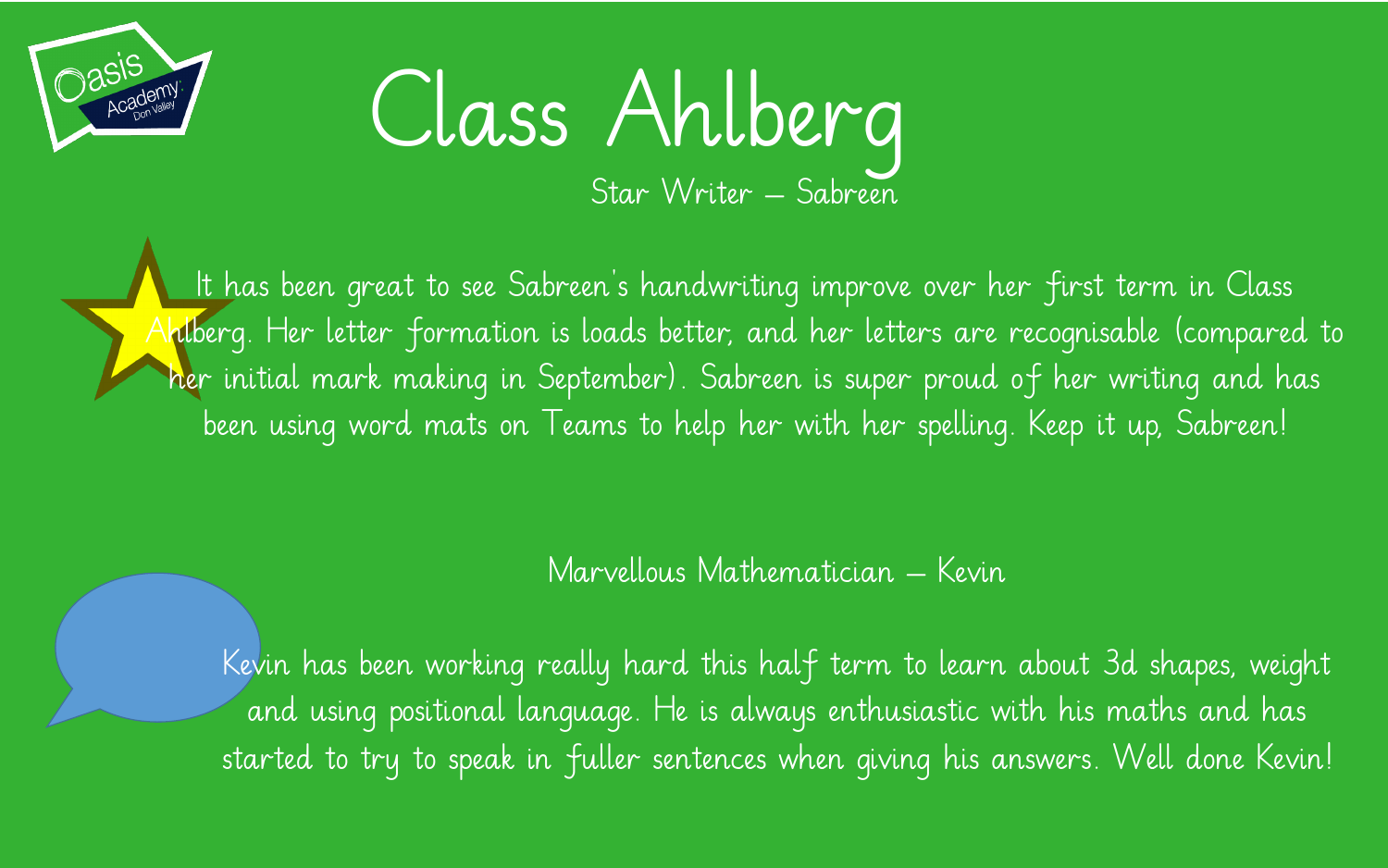# Class Donaldson

Star Writer – Fatima Hannah.



Fatima Hannah's writing has been amazing since the start of the year, and is continuously coming on leaps and bounds. Fatima Hannah is forming most letters correctly and is using all of her phonics knowledge to help her writing. She is also reading back her work to make sure it is correct. She has been trying really hard with her finger spaces and it definitely shows! Well done Fatima Hannah!

Marvellous Mathematician – Subhaan Subhaan has shown an unbelievable understanding with his shapes, measure and positional language this half term – he has been working REALLY hard to make sure that his understanding is strong – and he is asking questions when he's not sure. Amazing work this half term Subhaan, keep it up!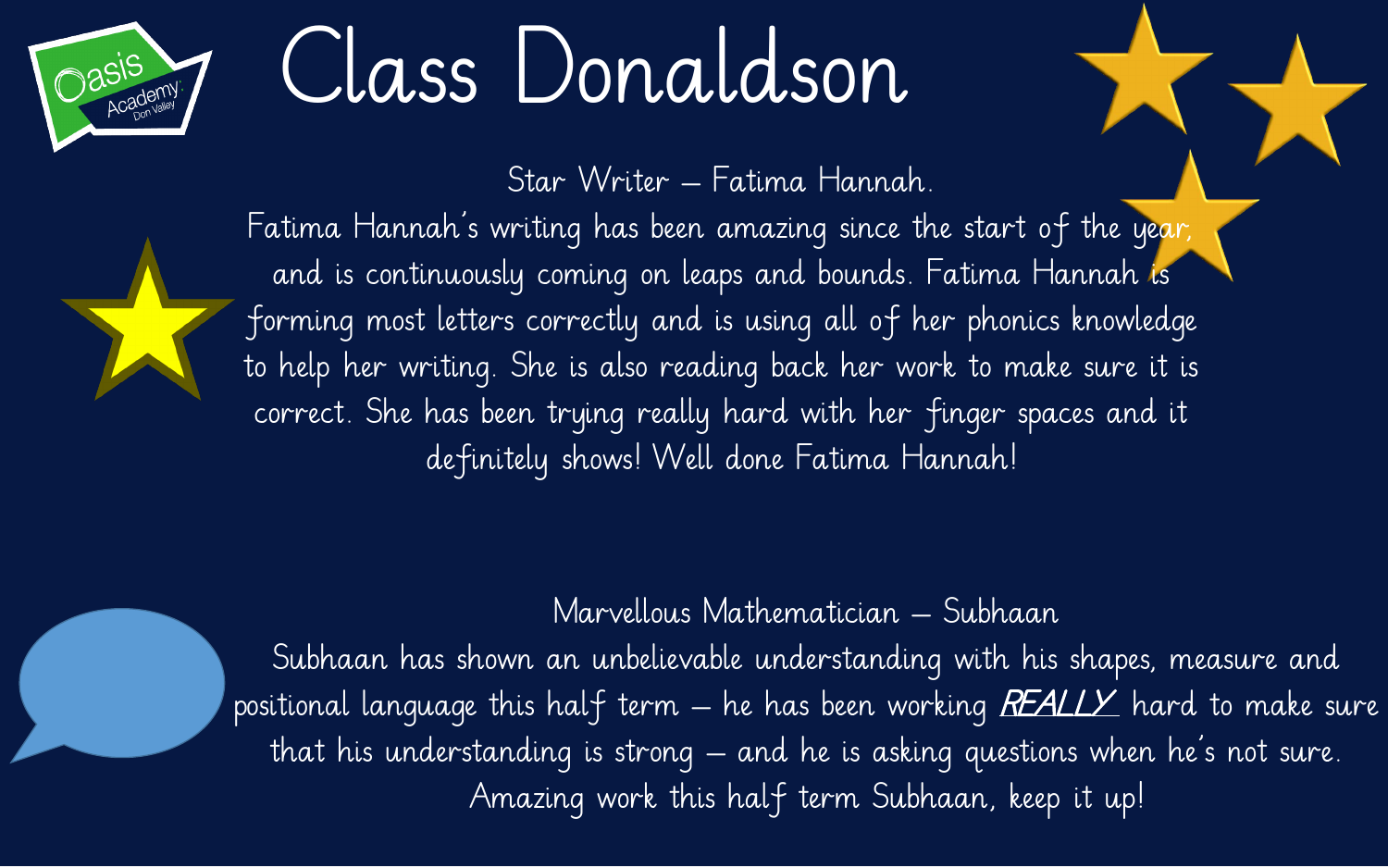

# Class Murphy

### Star Writer

Shiloh is the STAR write this term. She innovated her own narrative for 'Eliot Midnight Superhero' using a great imagination. She included capital letters, full stops and adjectives to add greater description to her writing. She is able to use her phonics knowledge to segment and spell and has become more independent at checking her own work.

### Marvelous Mathematician

Eesa has made good progress in Maths this term. He has shown a good understanding of how to use his known facts to solve different subtraction and addition equations. He is able to use the STAR words to articulate his understanding of the concepts and prove his answers.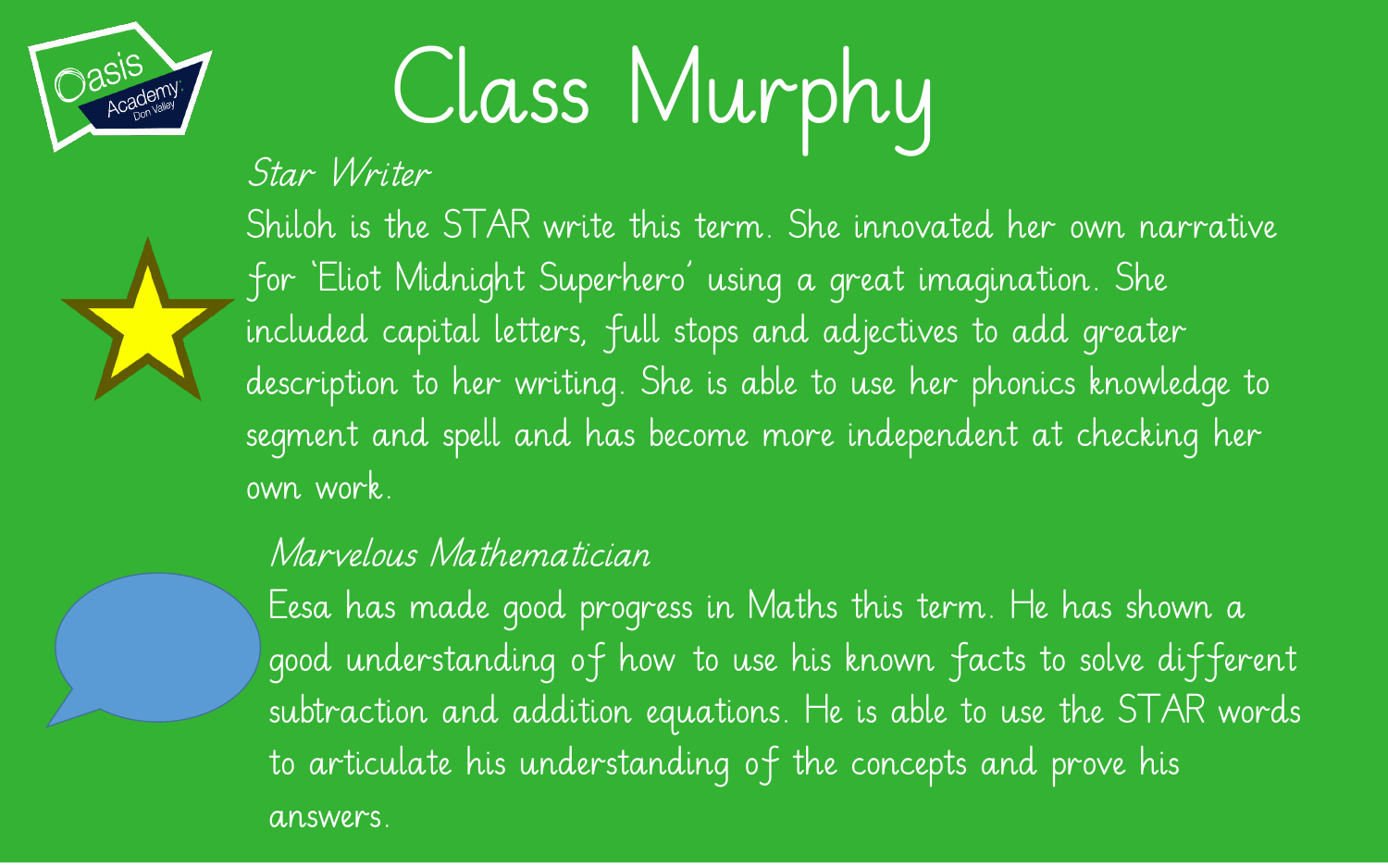

# Class Ross

Star Writer – Hibba Jadood Hibba has grown in confidence in her writing. Hibba is beginning to think more creatively, she is using her verbs, adjectives and nouns to construct fantastic sentences. Hibba's use of punctuation and key vocabulary has been excellent- she has been referring to the working wall when planning her big write and her handwriting is beautiful. We will focus more on small, tall and tail letters and try to achieve handwriting awards.

Marvellous Mathematician – Salam Aburuais Salam has come a long way and has started to think systematically. Before working out an answer, he has shown prior knowledge and skills- 'if I know, then I know.' Salam is improving his presentation in maths and is trying extremely hard when he is faced with a mathematical challenge. Well done Salam!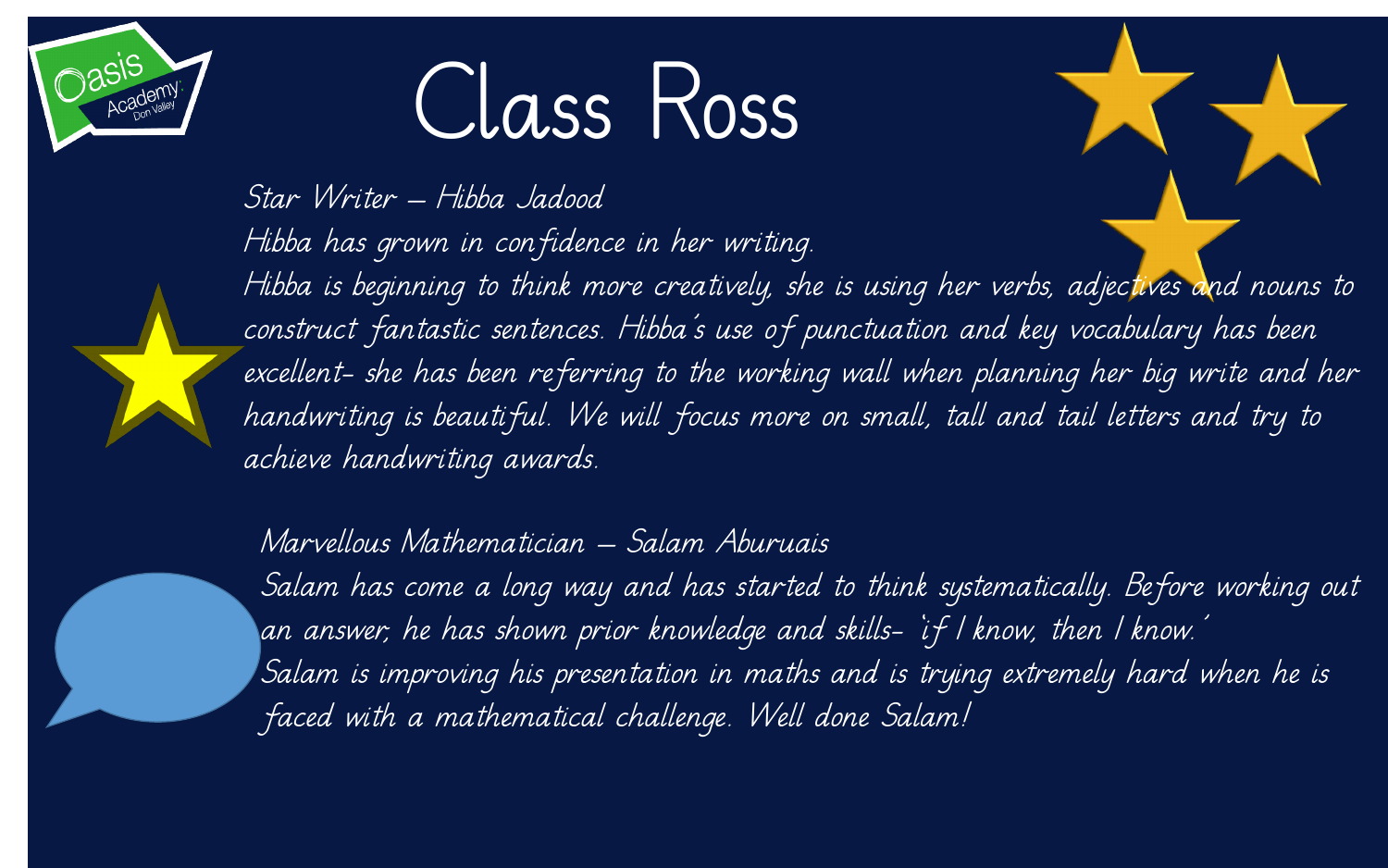

# Class Hargreaves

Star Writer – Mohammed Saleh Mohammed has been working enthusiastically to improve his writing In a variety of ways. The largest improvement is in Mohammed's vocabulary choice, as he is able to identify several appropriate synonyms for words. His sentence structure has also improved, as he is able to start his sentences in a variety of ways. Fantastic work Mohammed!

Marvellous Mathematician – Jessica

Jessica has found a new confidence within her maths! She is extremely confident when working with time, identifying quarter past and quarter to on a clock. Her fluency has improved as well, as she is much faster at identify the operation needed. Well done Jessica!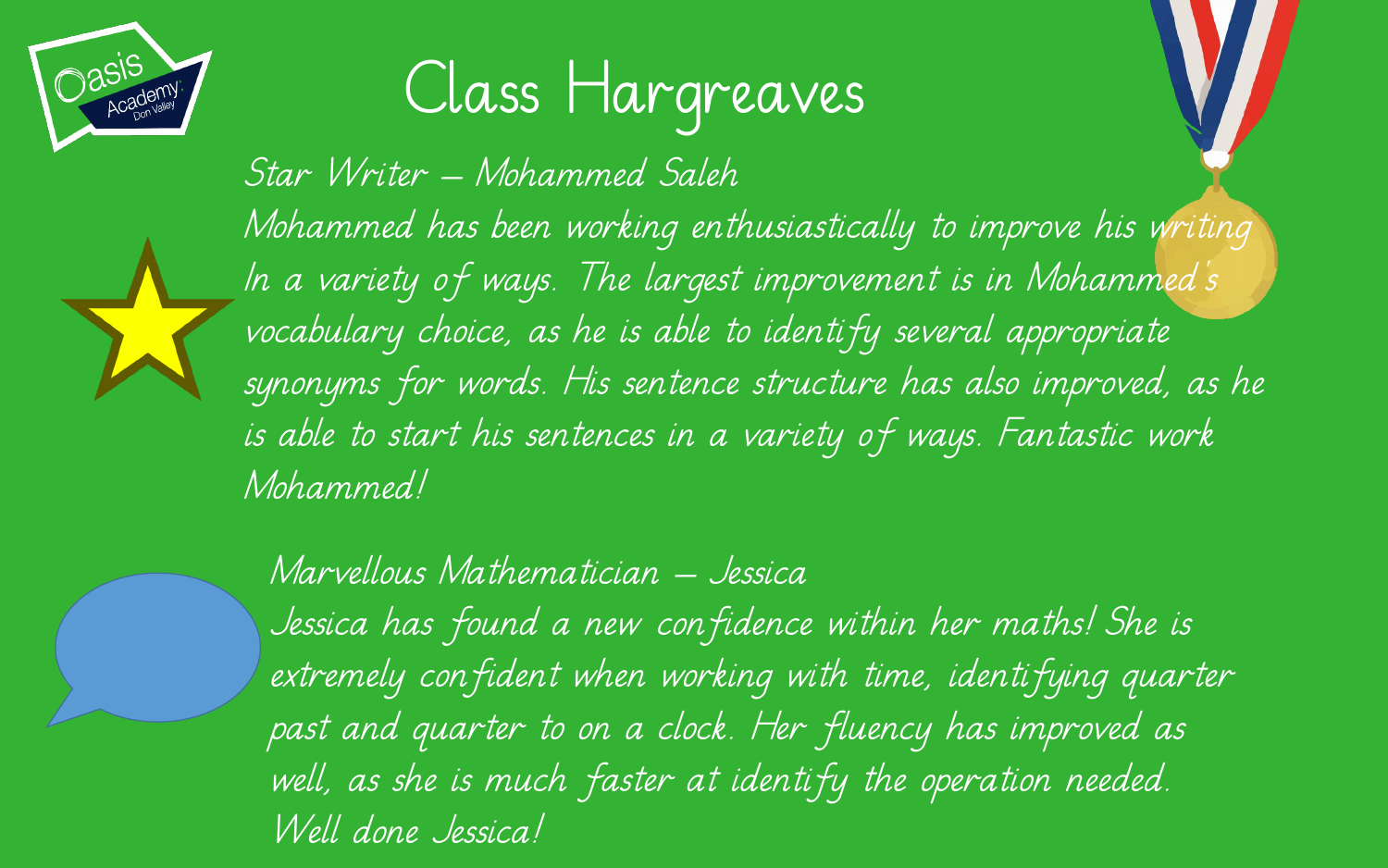

# Class Dahl



Star Writer - Ismaeel This term Ismaeel wrote a fantastic narrative about Perfectly Norman. Here he used a range of conjunctions such as 'but', 'until' and 'with' to make his writing more detailed and interesting. Ismaeel also took his time to make sure his letters were formed and he took pride in his presentation. He was then awarded the handwriting crown for the first time!



Marvellous Mathematician – Farah

Farah always tries hard in maths and loves been challenged! This term she has worked on her multiplication knowledge and is able to recall her 2s, 3s, 5s and 10s timetable confidently! She is then able to use this knowledge to solve missing multiplication and division equations efficiently.



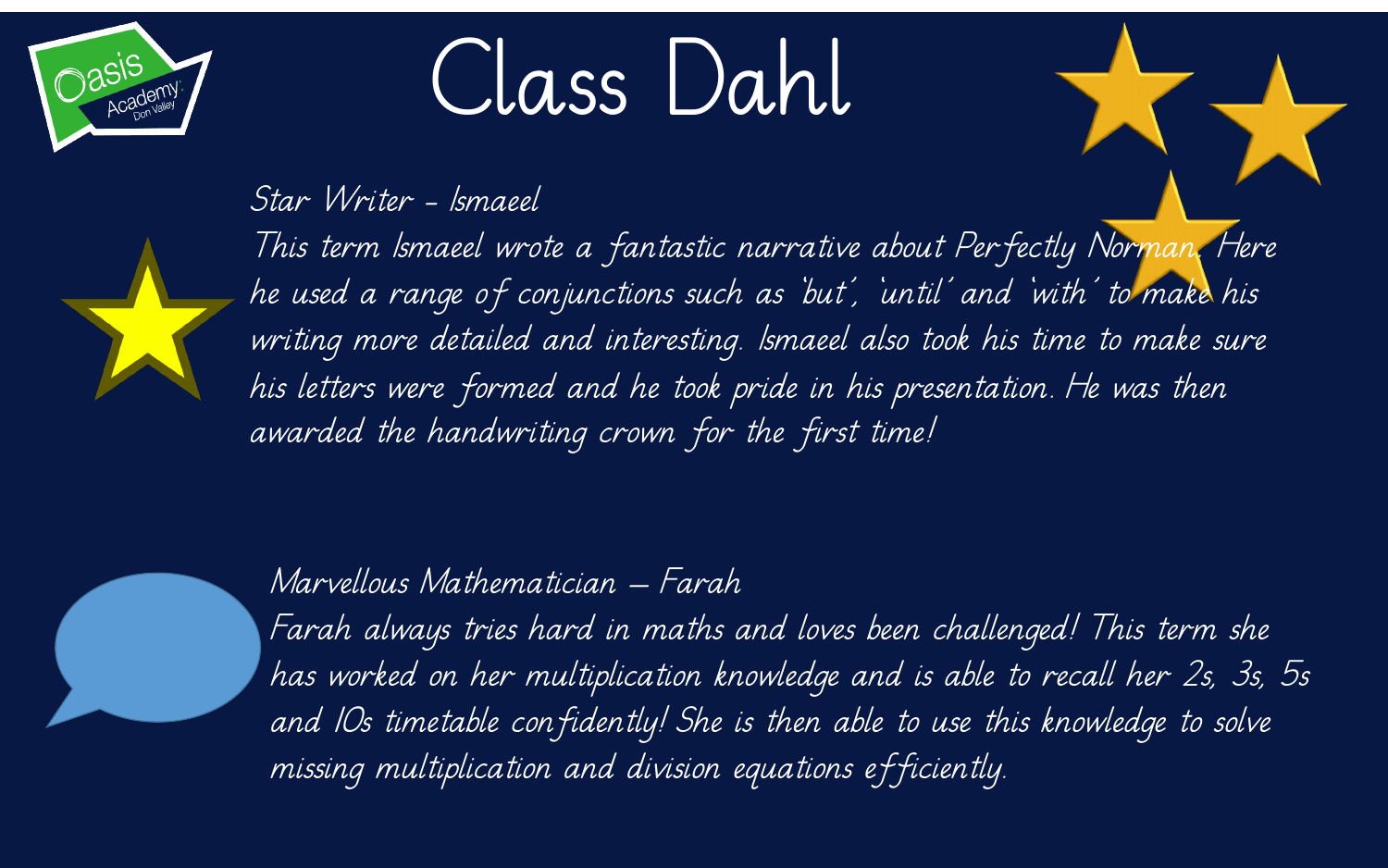

# Class Morpurgo

### Star Writer



Our Star Writer this half term is Rooya. She endeavors to produce outstanding work to the best of her ability every lesson. She listens carefully to the skills needed and ensures they are included. Her attitude to improvement and progress is incredible and this dedication is reflected in her work every time. Well done Rooya, you are a star.

### Marvellous Mathematician

Our Marvellous Mathematician this half term is Musa. He volunteers excellent contributions in every session and has worked hard to improve his concentration and focus. Keep up this great attitude Musa.

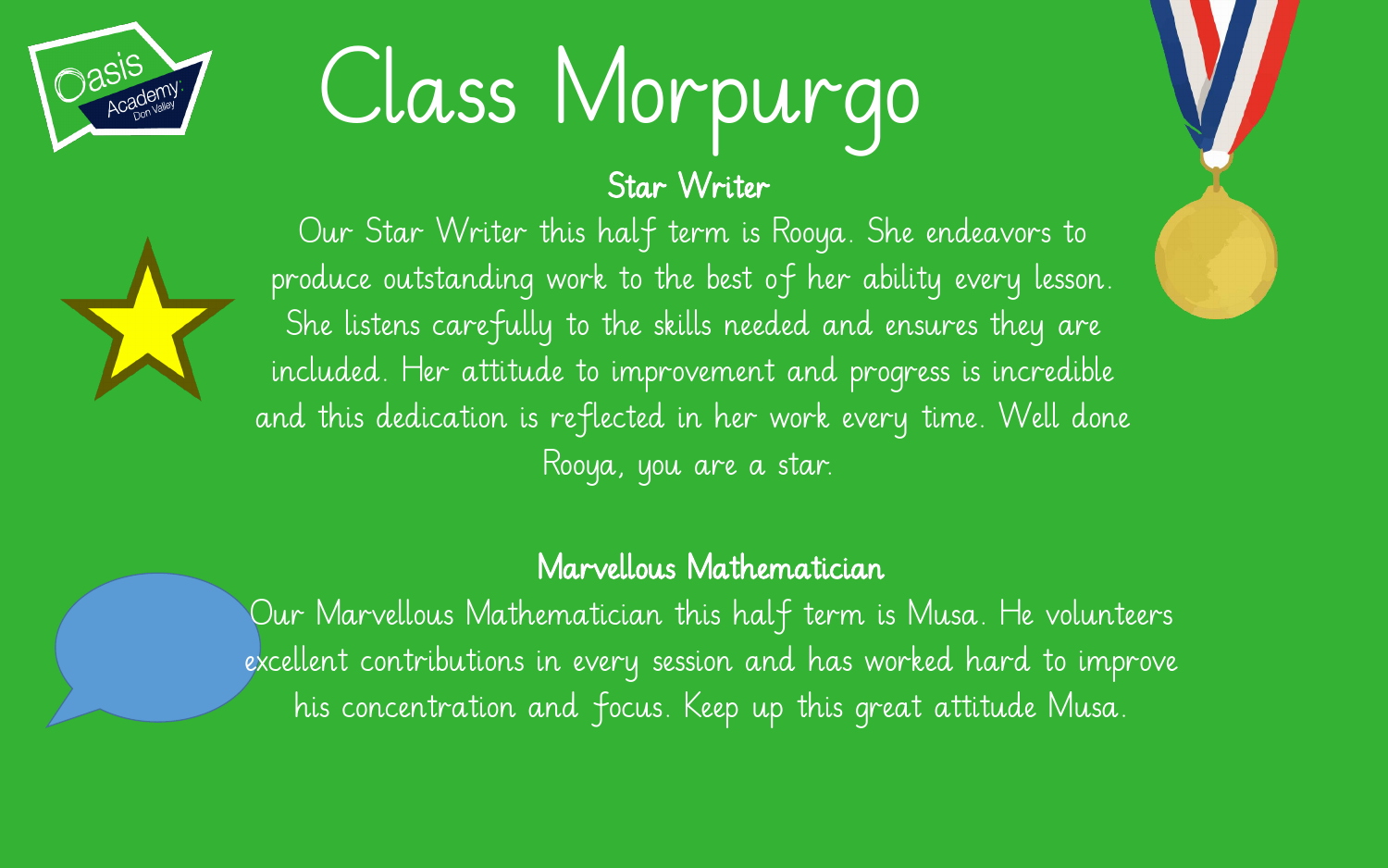

## Class Pratchett Star Writer

Pratchett's Star Writer is Zayan Kahn. Zayan's writing is always excellent, however Mr Mills was particularly impressed during one Novel Study lesson. The task was to summarise a chapter, and Zayan not only did this but applied his writing skills from English to turn the summary into a beautiful narrative with a range of devices. This desire to go the extra mile and take pride in all his work is why Zayan is our star writer.

### Marvellous Mathematician

Pratchett's marvellous mathematician is Nikola. Nikola has been working incredibly hard in her maths. She hasn't always found it easy, but through hard work she is now able to identify hundreds, tens and ones in 3-digit numbers. She has also used dienes to apply that knowledge to adding and subtracting in each column. Mr Mills and Miss Owen are so proud of her. Well done Nikola!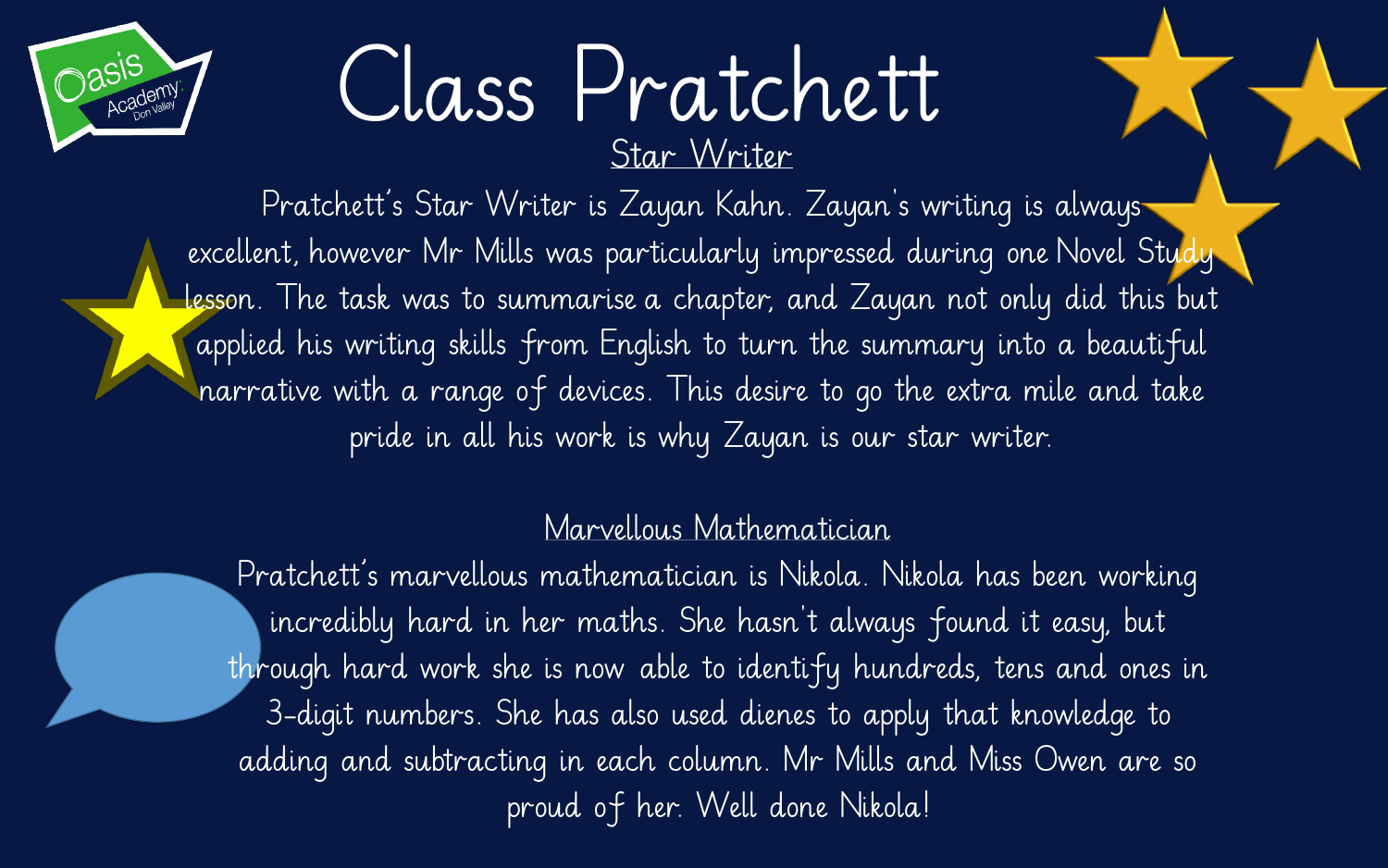

# Class Blyton

### Star Writer

Ayyub's writing is exceptional. The descriptive devices and vocabulary that he uses are beyond his years. We are so proud of Ayyub's effort with his writing. He wrote an outstanding description of **SW**alley that could have been written by a professional author. Ayyub also applies his skills when writing in other subjects. Keep up the amazing work! Well done!

### Marvelous Mathematician

Reena always puts maximum effort into her maths work even if she may sometimes find it tricky. She shows perseverance and determination when solving problems, and she always makes use of apparatus to help her find the correct answer. Reena is becoming a much more independent learner in maths and we are so proud of all the progress that she is making, especially with her timestables! The practise that she does at home is incredible. Well done Reena!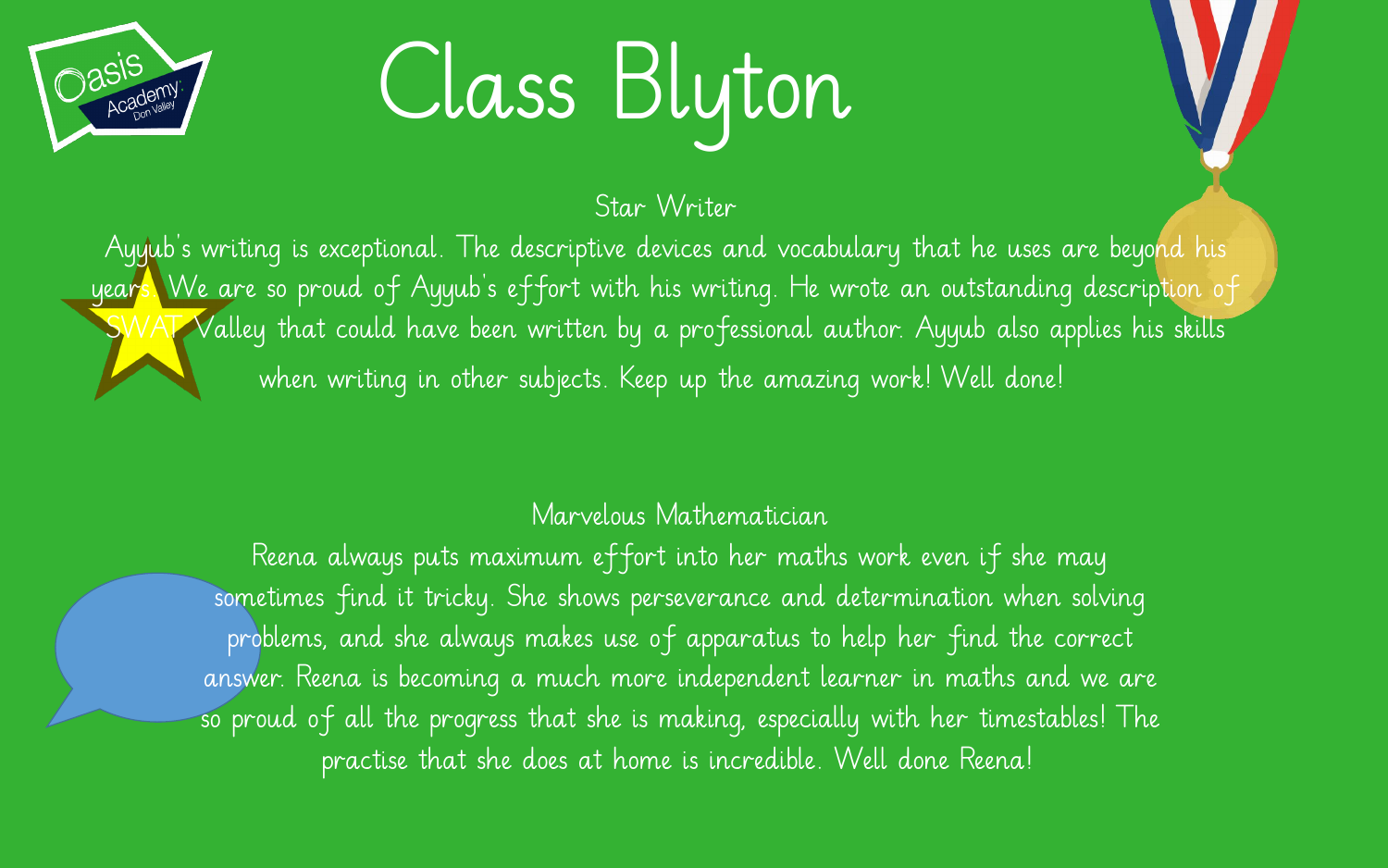# Class Walliams

Star Writer- Jamella Al-Dalai Jamella has written a phenomenal biography and her writing is outstanding! She has been working extremely hard to include all the features within her writing. The effort can be seen in her work and throughout all her subjects. Well done Jamella!

Marvellous Mathematician – Leah Ali Leah shows consistent effort in her maths, she is always determined and works well with her partner. She has been working hard on her mental strategies this term and has shown great perseverance with the short method of division.

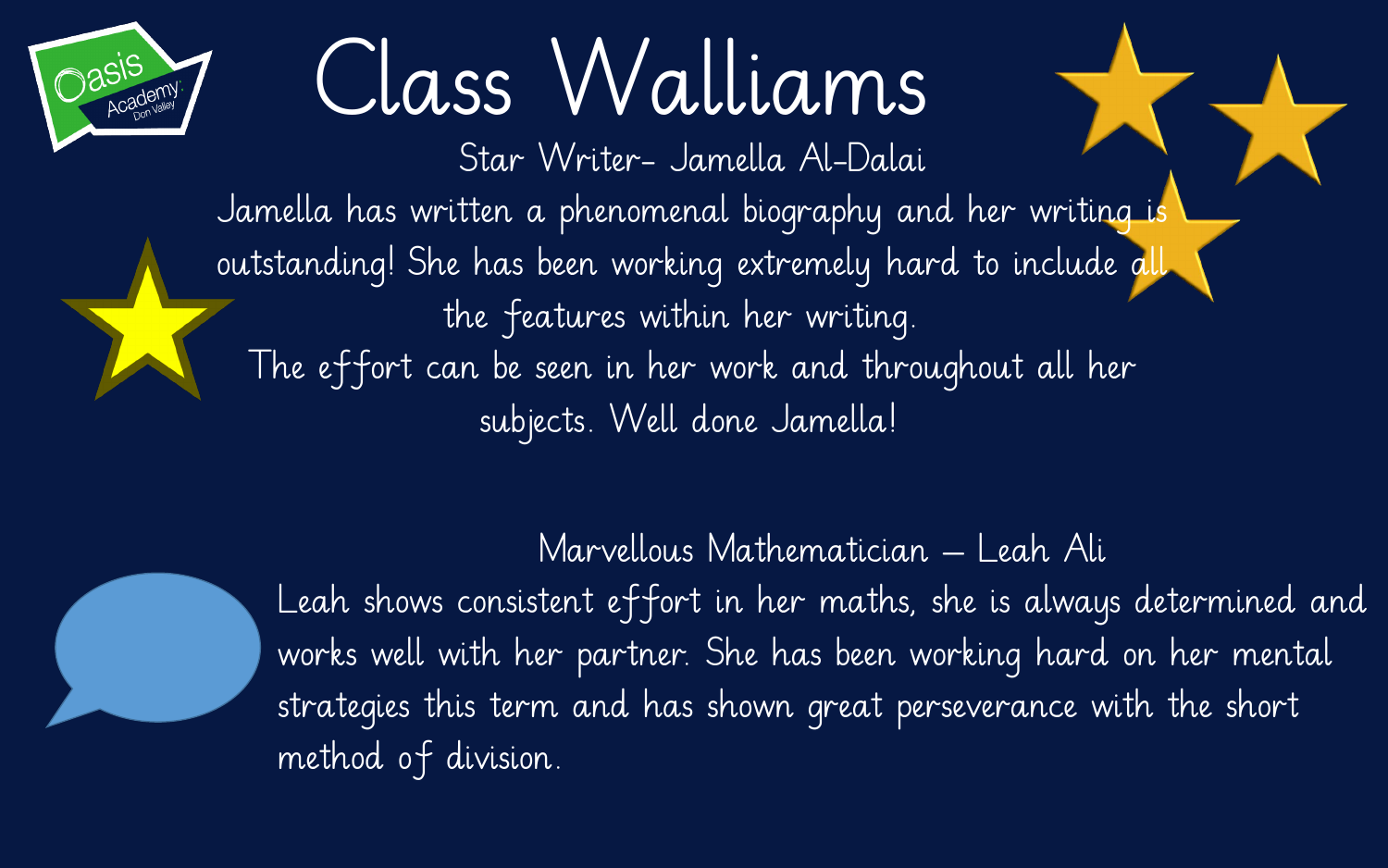

# Class Rosen



Star Writer – This half terms star writer is Hussain. Hussain put a massive smile on Miss Armstrong's face recently when he had written the most powerful setting description. He applied all the devices we have been looking at carefully which meant his writing flowed nicely and his word choices were excellently used and considered very carefully. Well done Hussain, Miss Armstrong cannot wait to see some more of your writing throughout the year!



Marvellous Mathematician – Rayyan is our marvellous mathematician this term because of the determination and enthusiasm he has shown towards his maths learning. He has been working hard on developing his skills and working more independently on his learning. Well done, Rayyan. Keep up the great work!

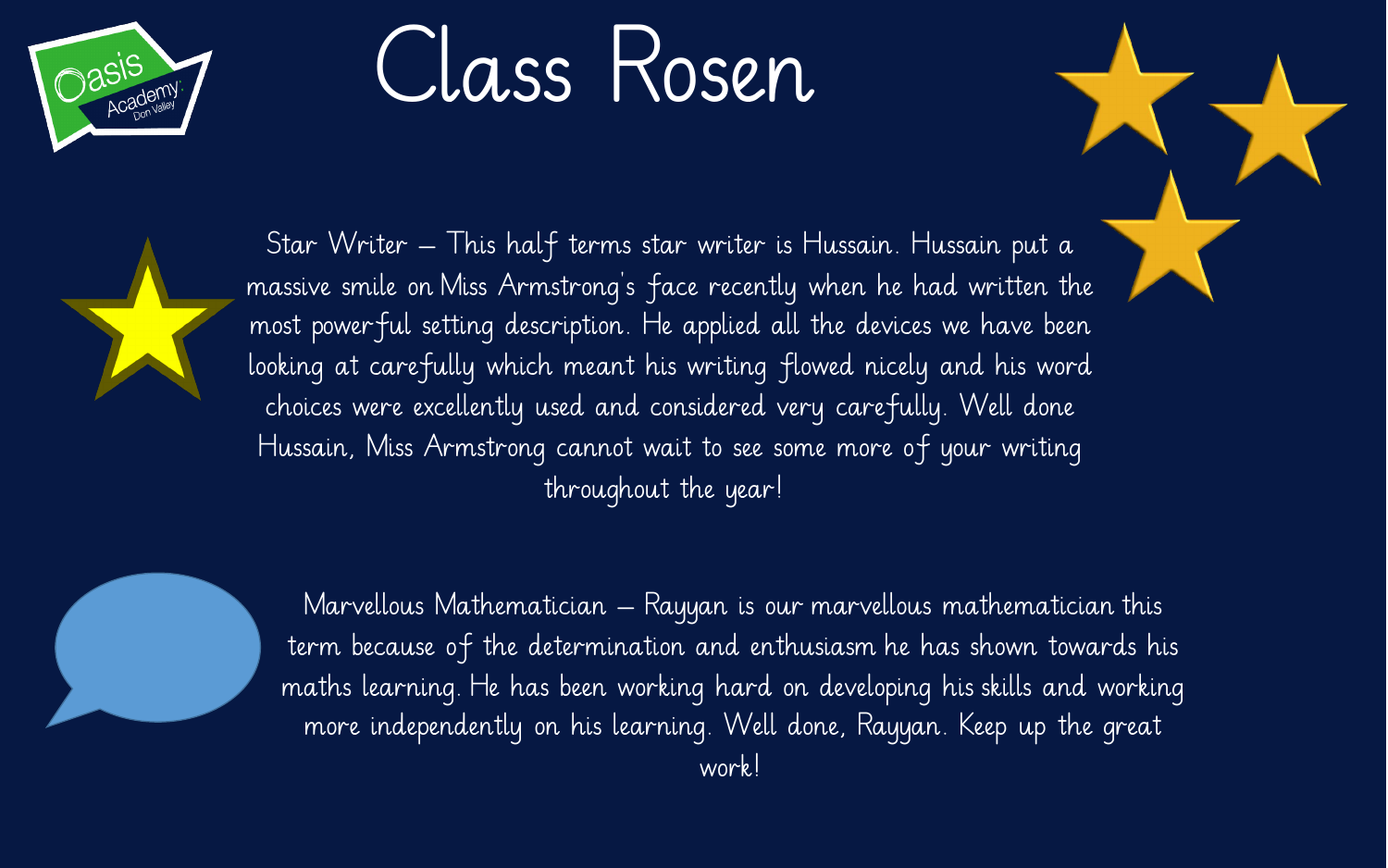Star writer Class Rowling Amina is Class Rowling's Star Writer. Amina has wrote a fantastic setting description. She has taken great pride in her presentation, she has included all the features we identified including verbs, powerful verbs, similes, metaphors and fronted adverbials. She has shown confidence and pride in her writing.

### Marvellous Mathematician

Class Rowlings Marvellous Mathematician is Amir. He always gives 100% in his Maths an works well with the person next to him through peer support. This half term we have been looking at multiplication with a focus on the place value o digits. Amir has utilised the knowledge and skills he has developed to build on his learnin showing confidence and pride. Well done Amir!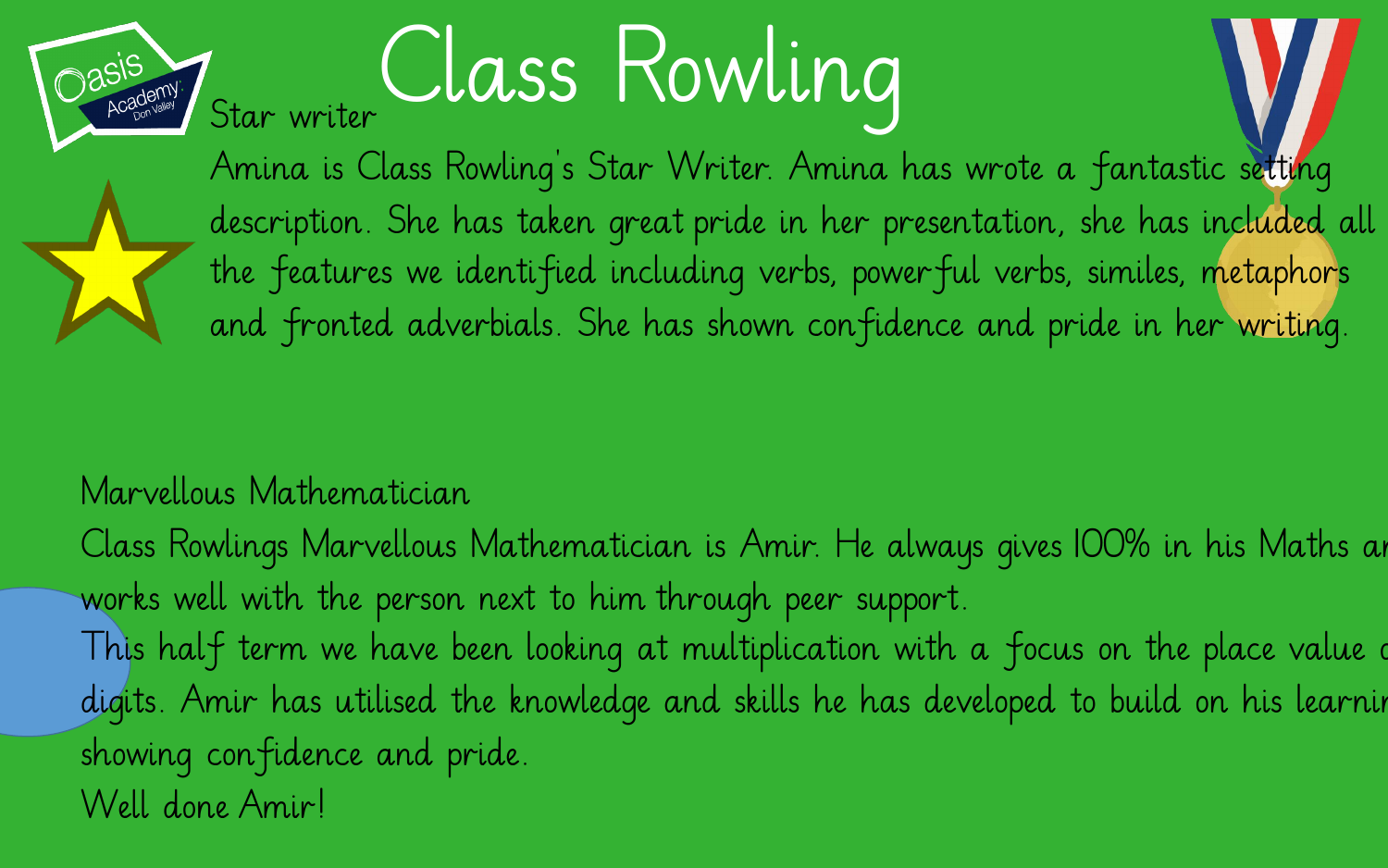

Class Wilson Star Writer. The star writer for this half term is Haleemah. Haleemah produces some of the most beautiful and well thought out writing I have seen. She is always challenging herself to improve her writing, always trying something new and her letter to the Queen was brilliant, thought-provoking and persuasive. Keep it up.

### Marvelous Mathematician

The marvelous mathematician for this half term is Daniel. Daniel has been amazing in maths this half term, really challenging himself to be better. He always helps the other children in the class with their learning and has made excellent progress – as seen in his most recent SAT's!